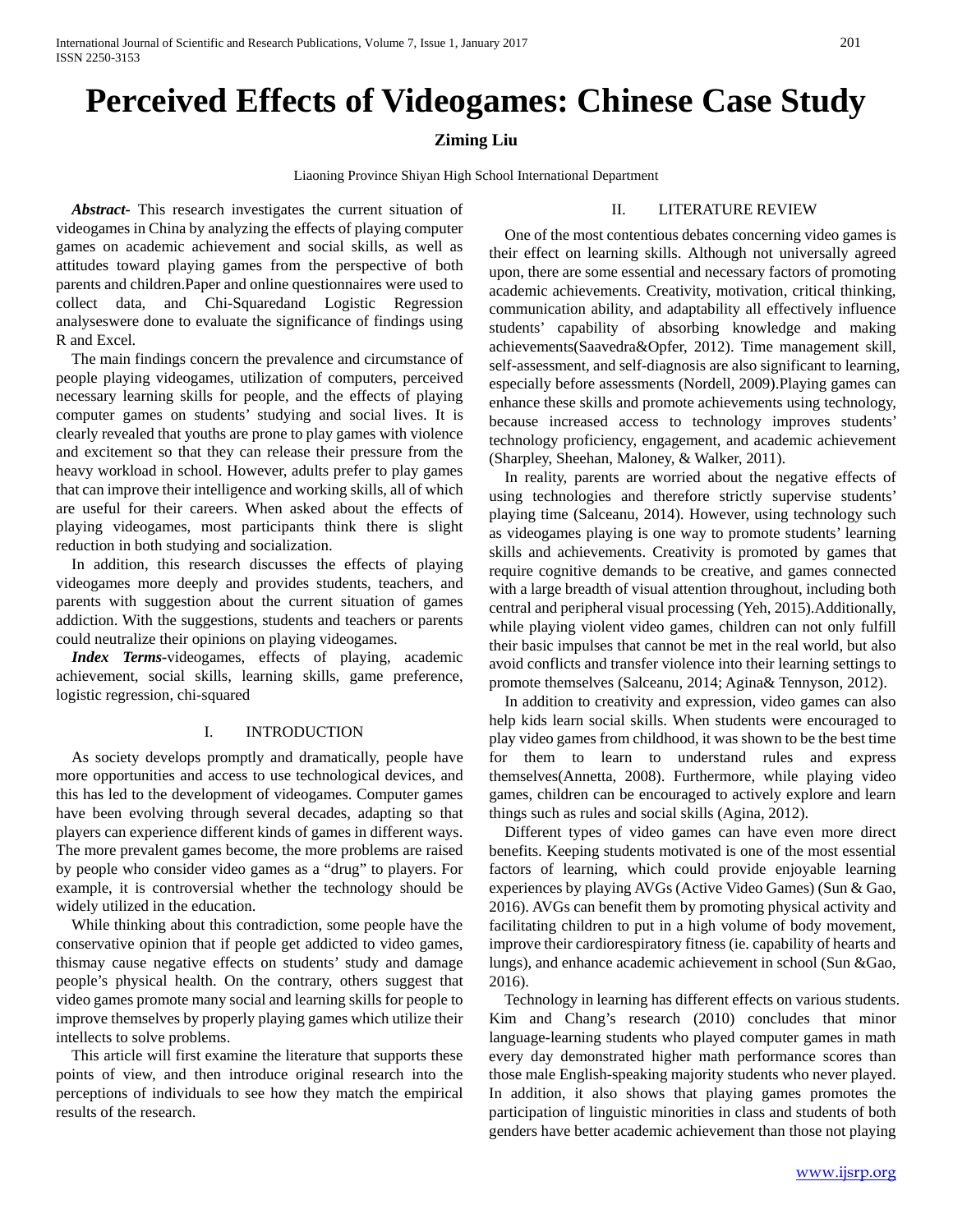International Journal of Scientific and Research Publications, Volume 7, Issue 1, January 2017 202 ISSN 2250-3153

games (Kim & Chang, 2010). Another experiment reveals that male students show greater confidence, derive more enjoyment, and are more likely to participate in the playing of computer games playing so that they could improve more (Liu, Lee, & Chen, 2013).

Technology is not only beneficial to students' achievements, but helps teachers to better educate and guide students. The systems of process monitoring such as CBA (Curriculum-Based Assessment) and CBM (Curriculum-Based Measurement) are used to help teachers pay attention to the performance and progress students achieve, enable them to change instruction when experiencing difficulties, and enhance the level of information that can be modified by educators (Ysseldyke& Bolt, 2007). Those games' features such as clear goals, learner control, challenging tasks, and repetition may help teachers to create individualized learning methods to take control and improve students' achievements (Shin, Sutherland, Norris, &Soloway, 2012). For example, motivation, one of the teachers' chief concerns, could be solved by encouraging students with interesting activities found in technological devices (Granito&Chernobilsky, 2012).

Academic promotion, especially mathematics achievement, is obviously improved by the application of technology. Playing videogames is an efficient method to improve attentional capacities that are significant for creating an academic basis, which has been seen to promote students' mathematics performance (Novak &Tassell, 2015). So when education technology is put into practice appropriately, the incorporation of technology into instruction has positive effects on students' achievement and significant gains in students' math achievement (International Society for Technology in Education). A telling example is that students in AM (Accelerated Math)—a computer program that allows students to progress at their own pace classrooms have significantly higher scores than those in common classrooms (Ysseldyke& Bolt, 2007).Similarly, playing AVGs could also assist students in facilitating good special abilities which positively relate to high mathematics achievement, successful geometry studying and normalized test performance (Novak &Tassell, 2015), since this method interests the students in the class so that they are attracted to the studying content (Lari, 2014). If the knowledge is presented by visual tools, students are more attracted to and motivated by the contents (Lari, 2014).

Based on the research listed above, it can be seen that applying technology can positively affect students' motivation to study and help promote their academic achievements, development of social skills, and other stimulation in thinking. Thus, if technology is so advantageous to students, it must be examined how universal technology utilization is in schools.

The research by Stearns (2012) implies that teachers and schools must incorporate technology into the classroom and the education process. However, factors including the cost of computer technology, necessary training for staff and students to use the equipment and materials, and accessibility of computers should be considered and solved so that students could improve

their reading comprehension skills with technology (Stearns, 2012).Nowadays, most schools have started to implement computer technology into classrooms, but actual usage is not that optimistic since "school leaders do not have a clear sense of how to evaluate effective use of technology" (Lim, Zhao, Tondeur, Chai, & Tsai, 2013). Therefore, though technology is positively influential to students' achievement, schools practically do not take action to strengthen them, because they do not know how to attain this positive influence.

In addition, it is the gap between the technology tendency and use of technology in school that influences the complete implementation of technology in students' classrooms. No matter how many necessary conditions are applied, it is still complicated to judge the success of technology implementation because there are not enough specific goals and models to imitate (Lim, Zhao, Tondeur, Chai, & Tsai, 2013). Although researchers have repeatedly stated that successful policy completion requires clearly decided goals directly related to student learning (Fullan, 2001), in all specific educational goals,only concreteconciliatory goals such as "amount of hardware, student-computer ratios, and connectivity rates"are defined in educational technology policy documents (Lim, Zhao, Tondeur, Chai, & Tsai, 2013).

Thus, to ensure that introduced technology is truly helpful to students' education, we should pay more attention to how to improve their enthusiasm for using technology in order to promote their achievement in not only academic ways but also positive social aspects. The reason we achieve this is that student-motivating activitiesare elements of "high novelty, high attention demand, intensive exploration opportunity, instant enjoyment, and moderate physical challenge", which are all related with learning (Sun &Gao, 2016). Then, challenging tasks and repetition in videogames motivate students to complete exercises, influencing greater achievement and strengthening learning skills, positive motivation, persistence, and curiosity for learning, which leads to better academic performance (Shin, Sutherland, Norris, &Soloway, 2012).To some extent, students themselves are interested in learning by playing video games, since they increase their practice efforts and are assisted to facilitate higher order learning goals, though there are still violence and aggression features in them (Barko& Sadler, 2013).

Once the government finishes this goal and the mechanism of gaming education is completely established, students can improve by providing learning environments which give them active control over their learning experiences (Barko& Sadler, 2013). The pedagogical use of technology in the classroom and amalgamated learning, the desire to bring together broad issues concerning the effects of teachers and learners' use of technologies currently in service of success, and attitude outcomes must all considered in the future construction of technology in schools (Schmid, Bernard, Borokhovski, Tamim, Abrami, et al, 2014).

Although there have been many researches about the effects of playing video games on students, most of them focus on the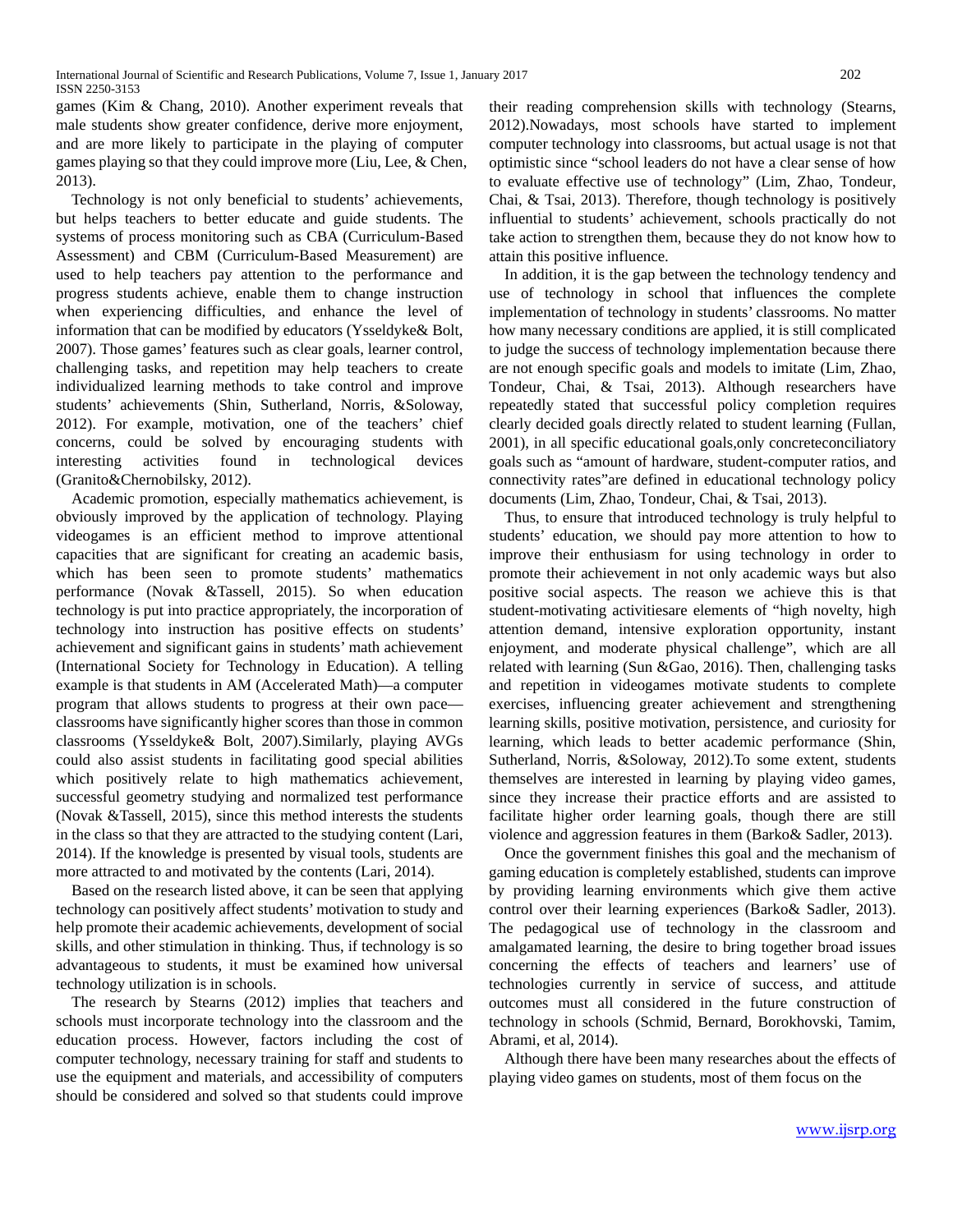physical influences and mental illnesses possibly caused by playing computer games in the long term. Moreover, most of the research does not directly explore the relationship between playing games and learning skills, which is comparatively significant to consider about while investigating whether the effects on the students are positive or negative, and most of them do not include the supervision of parents on children's playing games.

Therefore, this survey's purpose is not only to pay attention to these aspects but also to provide opinions to game-designing corporations by discussing people's preferences and their worries about video games.

# III. METHODOLOGY

This section outlines the participants and their basic information as well as the instruments, procedure, data collection method, processing and analysis.

*A. Participants and their Basic Information*

There were 343 participants from over 20 provinces across China and 8 international residents who filled out the questionnaire while collecting data, including 158 students and 185 adults.

#### *B. Instruments*

The main purpose of designing this survey is to research people, especially students, on their beliefs about the impact of playing games on academic achievement.Both paper and online questionnaires were utilized.

Twenty-three questions are included in the survey.The first two questions are about gender and age. The next two questions investigate people's situation of playing games. Then, there are four questions related to the connection between playing games and scores or personal ability. The ninth question is designed to divide the subjects into two parts, one of which is students and the other is parents so as to research various attitudes toward videogame playing. After that, questions 10-16 ask students about whether and how their parents supervise them while using the computer, the influence of playing games on scores and social ability, and their preferred type of games. Questions 17-23 ask the same of parents. There are fourteen single-answer multiple-choice questions, four open-ended questions, and five questions where more than one choice can be checked.

## *C. Changes made on questionnaires*

The questionnaire was meticulously translated into Chinese when done in China so that the translation would have minimal influence on the results. There were also some changes made to the questionnaire to make the result more clear and the following will explain the changes and the reasons why they were made.

In question 7, the ranking of students' scores in the Chinese edition was changed into the percentage of every student in their class, because in China, some students are ranked in the order of scores, while others are ranked in the percentage of students' scores in the entire class, not the exact number.

While analyzing the data, the choice of "others" in question 8, 11 and 18 was omitted since there were only 7-10 participants out of 358 who chose this option, and most of them didn't fill in the blank space with detailed information. Then, the "-3"s in the data of a few questions was changed into "NA", since the survey program automatically codesomitted question as "-3". However, this number would actually affect the result when analyzing the data mathematically, so the recode was necessary.

*D. Procedures*

The questionnaire was done in both paper format and online format to get a larger sample and more diverse participants.

The paper questionnaires were handed out mainly in Liaoning Province Shiyan High School. The total sample of the paper questionnaires was 15.

The online questionnaires were distributed in Wechat moments, QQ chat groups, and Qzone, three of the most popular social media platforms in China. Sojump, an online survey tool, was used to upload the questionnaire to the Internet and transform it into an online format. The total sample of online questionnaires was 343. Statistical analysis done in the data analysis program named R.

#### *E. Data processing*

During the data analysis period, totally 358 responses were used for analysis. There are slightly more students than adults and comparatively more difference in male and female participants. About age, every divided age group has roughly same people with a few more people below 14 and above 30.

#### IV. FINDINGS AND DISCUSSIONS

In the tables, \* indicates significance at 10% level; \*\* indicates significance at 5% level; \*\*\* indicates significance at 1% level.

*A. Findings about people playing videogames*

This section talks about the findings of people playing games. By analyzing game preferences, perceived effects of playing games on students, and other factors or results, differences of sex and age can also be seen in the following discussions.

*a. Findings and discussions about game type*

**Students Gender Age group** Yes No Male Female 0-14 15-17 18-22 23-30 31-40 41+ 183 175 166 192 75 55 43 42 80 63

Table1: Number of survey participants by each category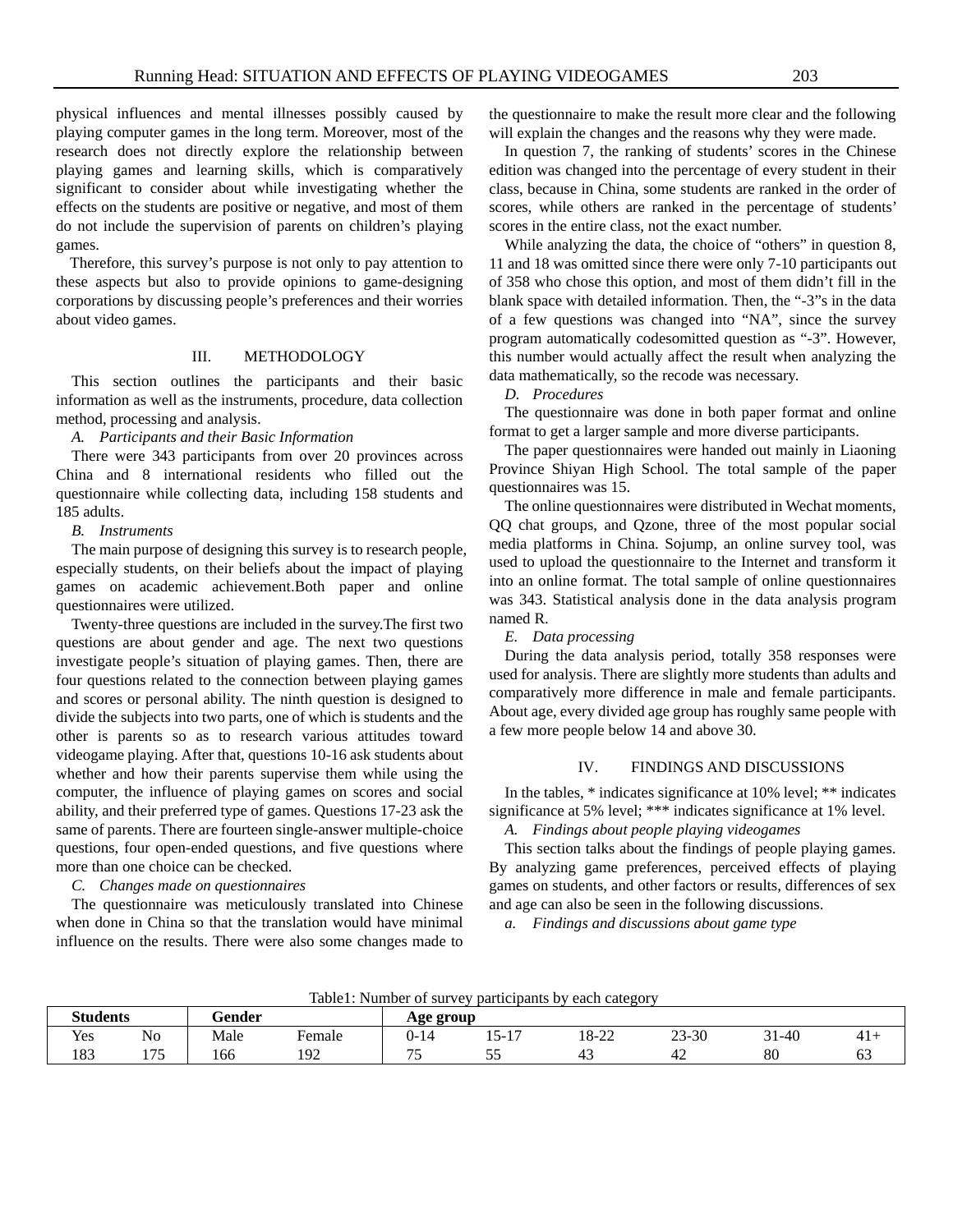

Figure 1.Games preferences of people

As seen in Figure 1, the three most popular videogames for people are Puzzle Games, Card Games, and First-Person Shooting (FPS) Games. However, the least preferred three games are Adventure, Real-Time Strategy (RTS), and Fighting games, which is noticeable because these are full of violent plots, which research has shown is a serious concern for critics of video games. However, the probable reason why FPS Gamesare so popular even though they are violent should be attributed to people's outlet and relaxation from heavy working and studying loads(Salceanu, 2014; Agina& Tennyson, 2012). FPS is more effective than this than the other violent games because it gives the perspective of an actor rather than an observer.

Table 2 shows the distribution of people who like the top three kinds of games and discusses the differences between youths and adults (any participantabove 22 years old is classified as an adult, since this is the common age at which people complete their education in China).

Table 2.

| Favorite games preferred by adults and youths |  |  |  |
|-----------------------------------------------|--|--|--|
|-----------------------------------------------|--|--|--|

| <b>Age Category</b> | <b>Puzzle</b> | Card       | <b>FPS</b>   |
|---------------------|---------------|------------|--------------|
| Youths              | 23.6%         | 25.8%      | 31.9%        |
| Adults              | 44.2%         | 19.6%      | 11.7%        |
| Difference          | $-10.6\%$ *** | $6.2\%***$ | $20.2\%$ *** |
| (X-squared)         | (26.47)       | (12.04)    | (30.39)      |
|                     |               |            |              |

Note: N=183 for youths, 175 for adults.

From the difference in game preference between adults and youths seen in Table 2, it is clear that these top three kinds of games are more liked by different groups of people. The percentage of adults who like Puzzle Gamesfarexceeds the percentage of youths, while the percentage of youths who like Card Games is more than the percentage of adults. In addition,the number of youths who like First-Person Shooting Games largely outweighsthat of adults. Because of youths' stress from work and study, they prefer violent video games to release their anger and lessen their pressure. Furthermore, Card Games are recently more prevalentamong youths largely because of the incredibly popular game *Hearthstone*, which respondents report playing on mobile devices as well as computers. However, Puzzle Games play a comparatively important role in adults because they want to maintain the ability of reasoning and logistic thinking.

The differences in preference for Adventure, Real-Time Strategy, and Fighting Games may be concluded by Table 3.

Table 3.

(X-squared)

|                     | Distinct game types by afferent groups of people |            |                 |  |  |
|---------------------|--------------------------------------------------|------------|-----------------|--|--|
| <b>Age Category</b> | Adventure                                        | RTS        | <b>Fighting</b> |  |  |
| Youths              | 17.6%                                            | 17.0%      | 17.6%           |  |  |
| <b>Adults</b>       | 7.4%                                             | 7.4%       | $6.7\%$         |  |  |
| Difference          | $10.2\%***$                                      | $9.6\%***$ | $10.9\%$ ***    |  |  |

(17.53)

*Disliked game types by different groups of people*

Note: N=183 for youths, 175 for adults.

(18.23)

Though these three games are the more disliked than the other kind of games, youths show the tendency that they have more appreciation for these games, and these data are all statistically significant. The reason why adults don't like them may be that: firstly, they suppose they are too boring to play. Adventure Games have the characteristics that it needs people to spend much time on exploring and colonizing the new areas to promote their power and living style.In addition, Fighting and Real-Time Strategy Games take players time not only to play, but also require complex knowledge and strategy just to be able to play at a basic level, which wastesmuch more time than Puzzle Games which can be picked up quickly.Secondly, some of them cannot classify the Adventure and Fighting Games, since they are both like Action Games. For instance, *Minecraft* involves not only the construction of players' homes but also attack and defense from other online

(19.41)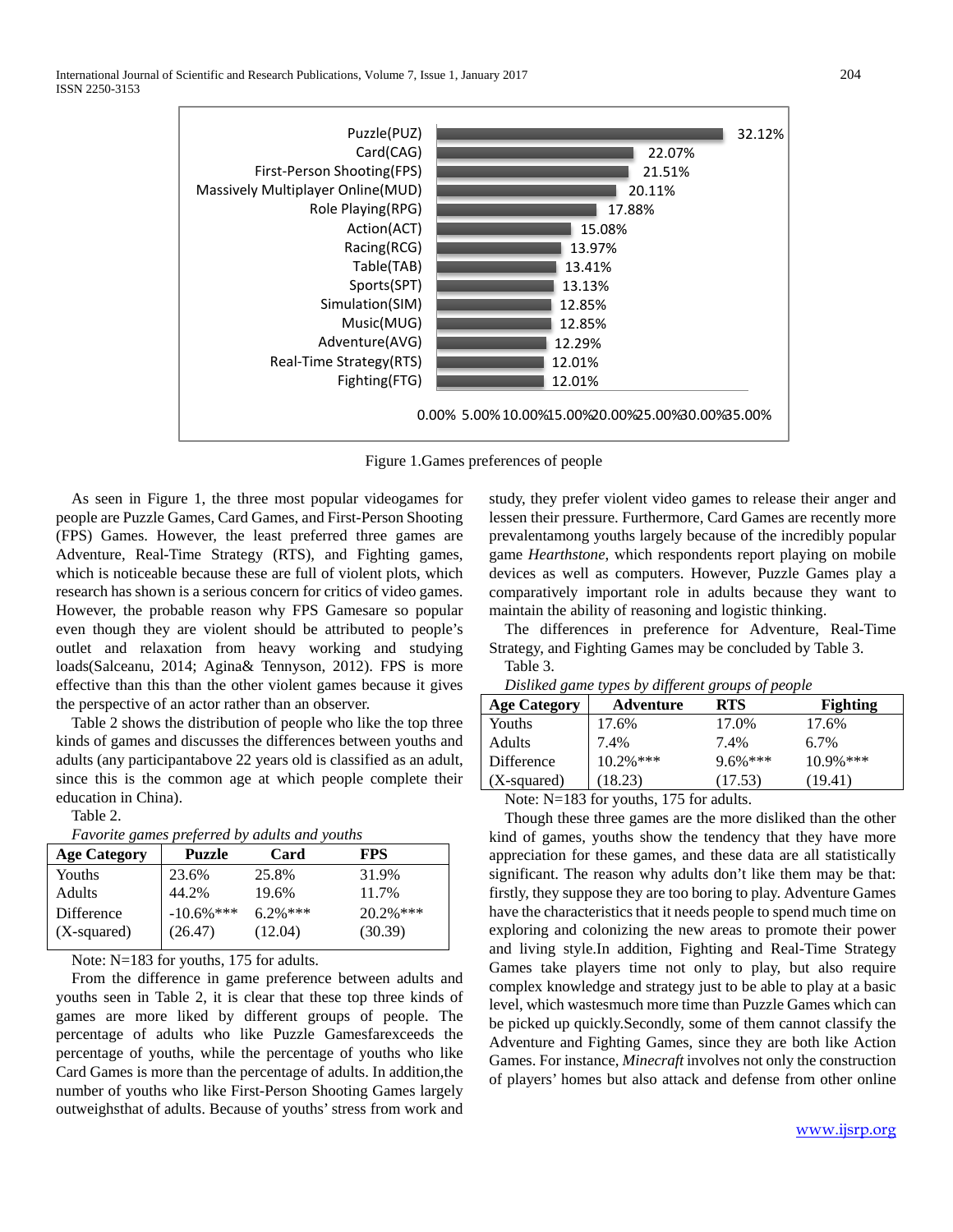International Journal of Scientific and Research Publications, Volume 7, Issue 1, January 2017 205 ISSN 2250-3153

players, so participants in this research showed some confusion in distinguishing these two types of games.



Figure 2.The situation of playing videogames for different age groups

# *b. Findings and discussions about relation between ages and games*

The comparison between whether people play videogames and their ages is shown in the Figure 2.From the graph, it is clear that as people get older, they are prone to not play video games. When observing the data depicted above, the participants aged from 0 to 30 have many more individuals who play videogames than not. Nevertheless, the subjects aged 31 and above show comparatively little difference between playing and not playing games. This reaffirms the findings about adults and students, but allows for further disambiguation of the trend. More specific analysis can be done through binomiallogistic regression, shown in Table 4.

From the analysis shown in Table 4-1, it is possible to see the impact of different variables influencing whether people play videogames. Model (0) tests the effect of the two basic demographic factors, "Student/Adult" and "Sex", showing they are both significant predictive variables related to people's playing computer games. Furthermore, the R-squared (McFadden's) shown reveals that these two factors explain 11% percent of the variance in the game-playing variable, which shows that many other factors must affect individuals' propensity for playing.

It is surprising that when "Age" is added in Model (1), "Student/Adult" remains significant—albeit less so than before—but age does not appear to be significant. The correlation between these factors was only around 0.66.This suggests that the reason students play more video games is not simply that they are younger.

Perhaps even more surprising is that once "Achievement" (participants' attitudes toward their own academic or work-related achievement) is considered in the Model (2), "Age" and "Achievement" show predictive influence, while the significance of "Student/Adult" disappears. This could perhaps suggest that younger individuals with lower achievement are more likely to play games, regardless of whether they are students or not. This could support some typical concerns of parents that playing video games decreases motivation. At the same time, the R-squared of Model (2) is approximately 20 percent higher than that of Model (0), which means that achievement and age do add to the reliability of the model beyond the basic identifications, even though the raw predictive ability is still low at 13%.

In Model (3), a list of variables related to learning skills is added in the regression, and the data indicates that the significance of "Age" in the Model (2) disappears, but "Achievement" shows more significance in the new model. The disappearance of significance for age and identity of a student when the mental factors are added into the model indicates that the playing of games is not a generational phenomenon, but is more connected to individual outlooks and achievements.The mental outlooks are responses to the questions of what leads to success and it is very notable that professional knowledge and creativity are closely associated with a proclivity to play video games.Individuals who value creativity most are much more likely to play video games, as the odds that a person associating creativity with success will play video games is nearly 2.5 times higher than an average individual. On the contrary, the odds that a person favoring professional knowledge will play video games are only half those of an average respondent. This is in line with the fact that people promoting video games in education usually point to individual benefits, and creativity values individual perspectives.

Finally, the R-squared in the Model (3) is almost 40 percent more than that in the Model (0), and 20 percent higher than Model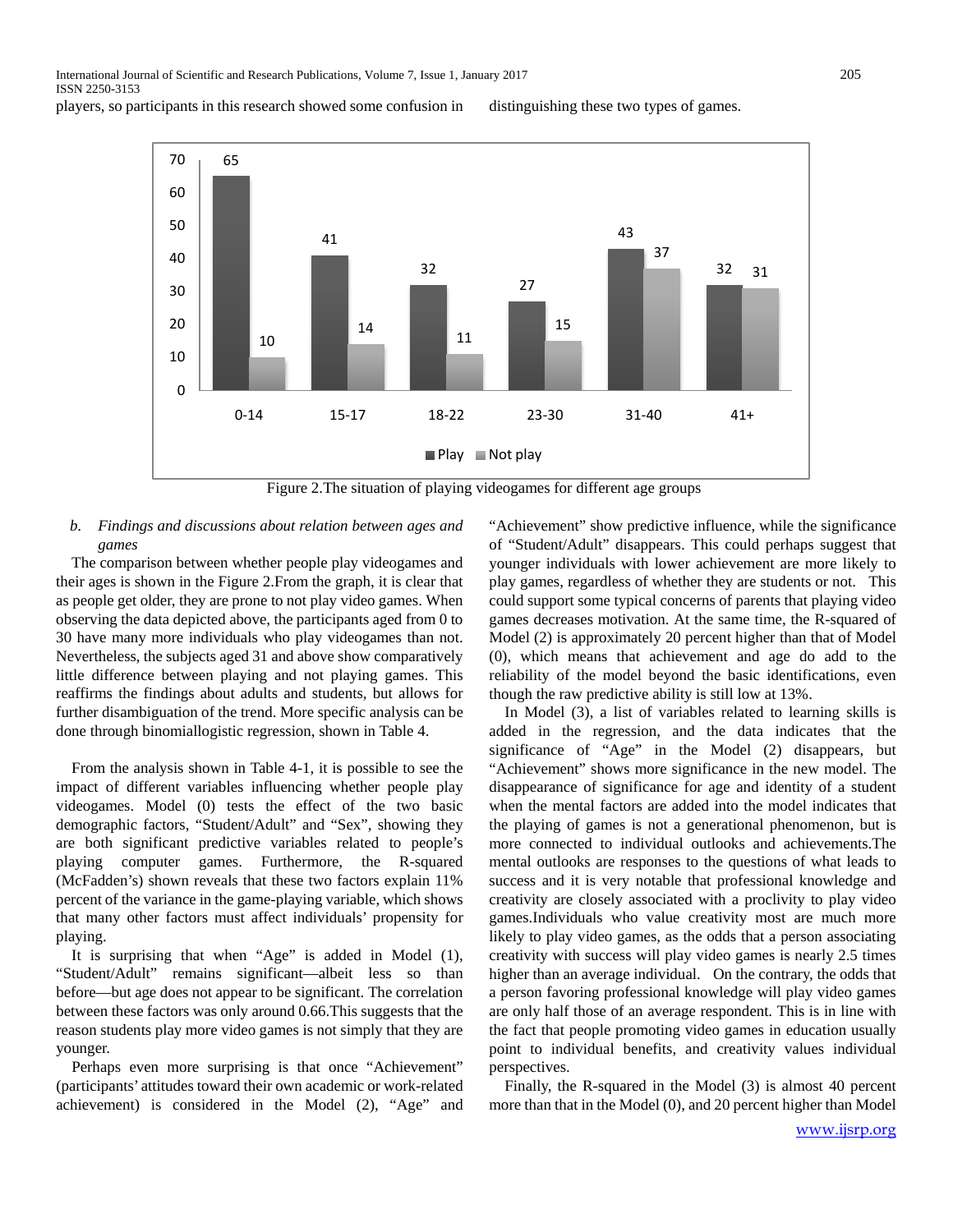(2), indicating these mental outlooks have a conspicuous impact on whether an individual chooses to play video games, even when the increased number of variables in taken into consideration.

Table 4-2 explains the significance and dependence of these variables which indicates the relation between playing videogames and themselves controlling for the other variables. These odds explain the comparative groups of people who play and those who do not. More specifically, having two people of identical characteristics but of different sexes, the odds of the

female playing video games would be the odds of the male playing video games multiplied by 0.25. For example, suppose that the ratio of males who play video games and those not is 1 to 1, and then the same ratio of females is approximately 0.25 to 1 (1 to 4). Both ratios means that 50 percent of males play video games and 20 percent of females play video games. Thus, it is apparent that the male is more likely to play than the female because when the populations of males and females are the same, there are more females not playing than males.

|                     | Model(0)   | Model(1)   | Model(2)   | Model(3)   |
|---------------------|------------|------------|------------|------------|
| Intercept           | 4.19***    | $4.04***$  | 4.19***    | $4.65***$  |
|                     | (0.56)     | (0.56)     | (0.57)     | (0.67)     |
| Student/Adult       | $-0.92***$ | $-0.55*$   | $-0.35$    | $-0.35$    |
|                     | (0.25)     | (0.33)     | (0.35)     | (0.36)     |
| Sex                 | $-1.29***$ | $-1.30***$ | $-1.31***$ | $-1.37***$ |
|                     | (0.26)     | (0.26)     | (0.26)     | (0.28)     |
| Achievement         |            |            | $-0.16*$   | $-0.20**$  |
|                     |            |            | (0.08)     | (0.29)     |
| Age                 |            | $-0.58$    | $-0.61*$   | $-0.59$    |
|                     |            | (0.37)     | (0.37)     | (0.38)     |
| Motivation          |            |            |            | $-0.05$    |
|                     |            |            |            | (0.27)     |
| Confidence          |            |            |            | $-0.15$    |
|                     |            |            |            | (0.27)     |
| Concentration       |            |            |            | $-0.12$    |
|                     |            |            |            | (0.29)     |
| Reading             |            |            |            | 0.07       |
| comprehension       |            |            |            | (0.28)     |
| Professional        |            |            |            | $-0.68**$  |
| knowledge           |            |            |            | (0.29)     |
| Productive practice |            |            |            | $-0.21$    |
|                     |            |            |            | (0.32)     |
| Time administration |            |            |            | $-0.22$    |
|                     |            |            |            | (0.29)     |
| Creativity          |            |            |            | $0.85***$  |
|                     |            |            |            | (0.31)     |
| R-squared           | 0.11       | 0.12       | 0.13       | 0.15       |

| Table 4-1. Regression of playing videogames, logistic binomial |  |  |
|----------------------------------------------------------------|--|--|
|                                                                |  |  |
|                                                                |  |  |

Note: For dependent variable: 0=don't play video games, 1=play video games.

| Table4-2. Coefficients converted into odds factors, Model (3) |  |  |
|---------------------------------------------------------------|--|--|
|                                                               |  |  |

|                        | Tuote i progettiento con reflexi into guao fuelono, higael (57 |               |               |              |  |
|------------------------|----------------------------------------------------------------|---------------|---------------|--------------|--|
| Intercept              | Student/Adult                                                  | Sex           | Achievement   | Age          |  |
| $104.42***$            | 0.71                                                           | $0.25***$     | $0.82**$      | 0.55         |  |
| Motivation             | Confidence                                                     | Concentration | Reading       | Professional |  |
|                        |                                                                |               | comprehension | knowledge    |  |
| 0.95                   | 0.86                                                           | 0.89          | 1.07          | $0.51**$     |  |
| Productive<br>practice | Time administration                                            | Creativity    |               |              |  |

[www.ijsrp.org](http://ijsrp.org/)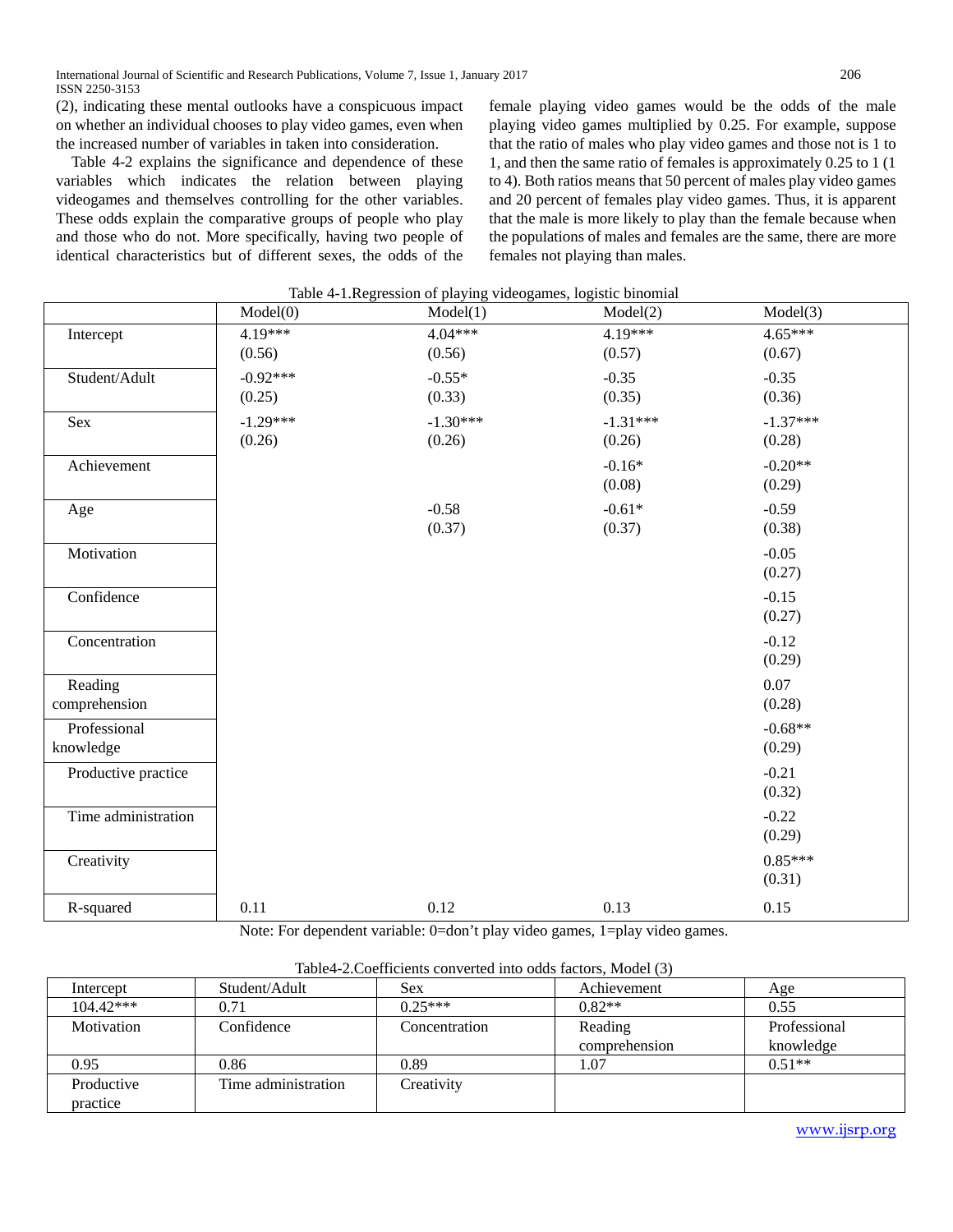| or<br>.oc | $-1.1.1.1$<br> |                                                                                                                                                                                                                                                                                                  |  |
|-----------|----------------|--------------------------------------------------------------------------------------------------------------------------------------------------------------------------------------------------------------------------------------------------------------------------------------------------|--|
|           |                | $\mathbf{M}$ , and $\mathbf{M}$ , and $\mathbf{M}$ , and $\mathbf{M}$ , $\mathbf{C}$ , and $\mathbf{M}$ , and $\mathbf{M}$ , and $\mathbf{C}$ , and $\mathbf{C}$ , and $\mathbf{M}$ , and $\mathbf{M}$ , $\mathbf{M}$ , $\mathbf{M}$ , $\mathbf{M}$ , $\mathbf{M}$ , $\mathbf{M}$ , $\mathbf{M}$ |  |

Note: Numbers displayed are odds factors or multiples, not coefficients. The coefficients (log odds) of the logistic regression were exponentiated in order to produce the odds increase in playing video games for a unit change in the independent variable.

|                     | Model(0)   | raore 5 T.Regression of playing time, togistic omomini<br>Model(1) | Model(2)   | Model(3)   |
|---------------------|------------|--------------------------------------------------------------------|------------|------------|
| Intercept           | $2.01***$  | $2.02***$                                                          | $2.29***$  | $2.41***$  |
|                     | (0.47)     | (0.48)                                                             | (0.50)     | (0.57)     |
| Student/Adult       | $-0.79***$ | $-0.82**$                                                          | $-0.50$    | $-0.55$    |
|                     | (0.25)     | (0.32)                                                             | (0.34)     | (0.34)     |
| Sex                 | $-1.02***$ | $-1.02***$                                                         | $-1.03***$ | $-1.13***$ |
|                     | (0.24)     | (0.24)                                                             | (0.25)     | (0.26)     |
| Achievement         |            |                                                                    | $-0.29***$ | $-0.28***$ |
|                     |            |                                                                    | (0.09)     | (0.10)     |
| Age                 |            | 0.04                                                               | $-0.02$    | $-0.02$    |
|                     |            | (0.07)                                                             | (0.32)     | (0.33)     |
| Motivation          |            |                                                                    |            | $-0.22$    |
|                     |            |                                                                    |            | (0.27)     |
| Confidence          |            |                                                                    |            | 0.24       |
|                     |            |                                                                    |            | (0.26)     |
| Concentration       |            |                                                                    |            | 0.15       |
|                     |            |                                                                    |            | (0.28)     |
| Reading             |            |                                                                    |            | 0.11       |
| comprehension       |            |                                                                    |            | (0.27)     |
| Professional        |            |                                                                    |            | $-0.34$    |
| knowledge           |            |                                                                    |            | (0.28)     |
| Productive practice |            |                                                                    |            | $\theta$   |
|                     |            |                                                                    |            | (0.31)     |
| Time administration |            |                                                                    |            | 0.25       |
|                     |            |                                                                    |            | (0.29)     |
| Creativity          |            |                                                                    |            | $-0.22$    |
|                     |            |                                                                    |            | (0.28)     |
| R-squared           | 0.08       | $0.08\,$                                                           | 0.10       | 0.12       |

Table 5-1.Regression of playing time, logistic binomial

Note: For dependent variable: 0=don't play video games, 1=play video games.

| Intercept           | Student/Adult       | Sex           | Achievement   | Age          |
|---------------------|---------------------|---------------|---------------|--------------|
| $11.15***$          | 0.57                | $0.32***$     | $0.75***$     | 0.98         |
| Motivation          | Confidence          | Concentration | Reading       | Professional |
|                     |                     |               | comprehension | knowledge    |
| 0.80                | 1.27                | 1.17          | 1.11          | 0.71         |
| Productive practice | Time administration | Creativity    |               |              |
| 00.1                | . 29                | 0.80          |               |              |

Note: Numbers displayed are odds factors or multiples, not coefficients. The coefficients (log odds) of the logistic regression were exponentiated in order to produce the odds increase in playing video games for a unit change in the independent variable.

Table 5 looks more in depth at people's likelihood of playing video games by analyzing how much time they play instead of simply rather they play or not. It compares people who play more than one hour a day with those who play less and looks that the factors determining who chooses to spend more time playing. From Table 5-1, and aligning with traditional ideas and previous research, "Sex" and "Achievement" are the most significant variables because males and people with comparative low academic achievements are more likely to play videogames. In Model (0) and Model (1) with a few crucial variables, "Student/Adult" and "Sex" show apparently influence to the participants' playing time no matter whether "Age" does or does not exist in the model, but the significance of "Student/Adult" remains. Once "Achievement" is further considered in the Model (2) and Model (3), it shows strong significance and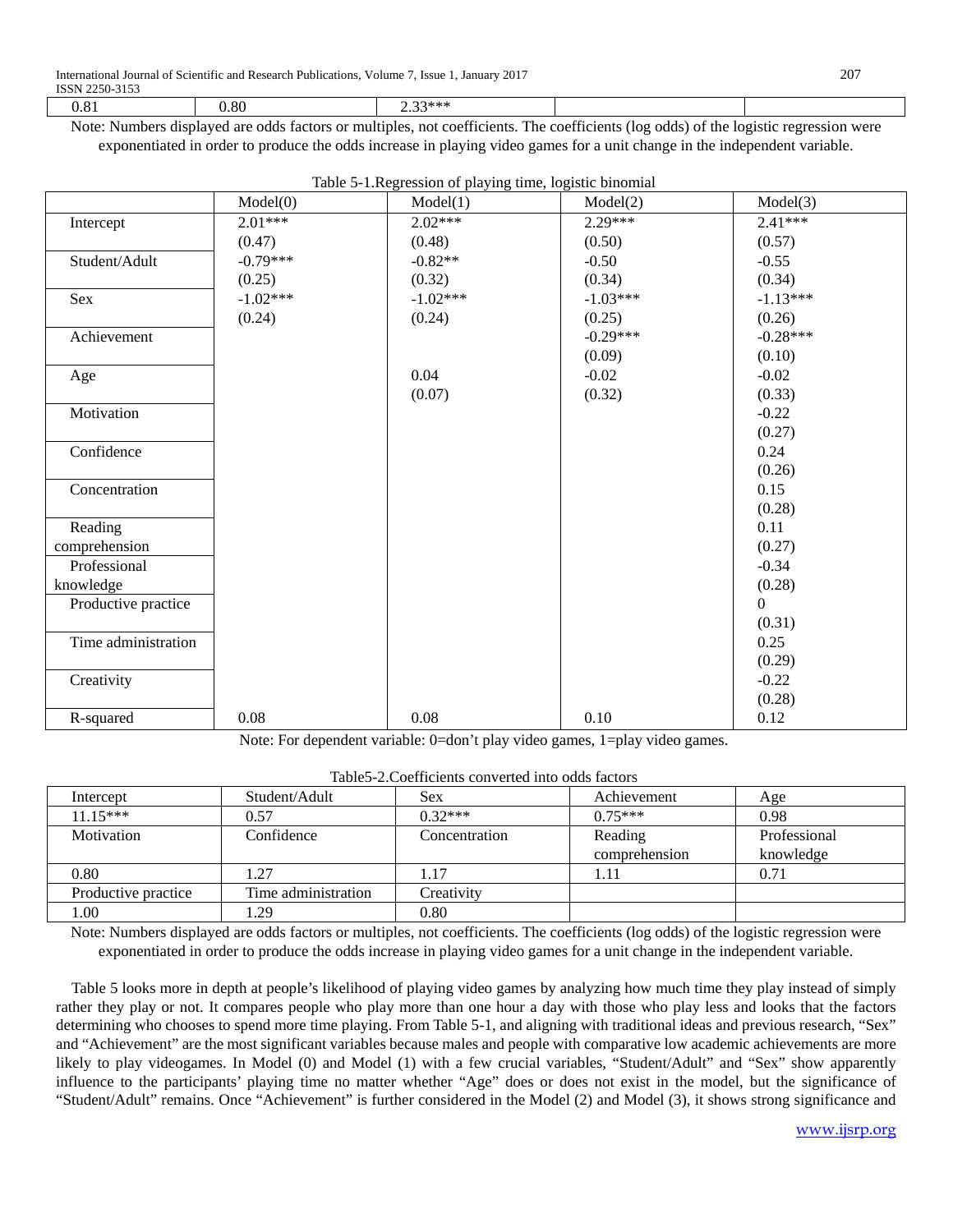International Journal of Scientific and Research Publications, Volume 7, Issue 1, January 2017 208 ISSN 2250-3153

"Student/Adult" totally loses its significance, mirroring what was observed in the previous analysis.However, different from the analysis of whether people play at all, the list of variables of learning skills has little correlation to the dependent value, which can be seen and concluded from Model (3). Though these learning skills in Model (3) do not show any significance to the people's playing time, this model still has almost 50 percent more R-squared than that of the Model (0) and Model (1), and 20 percent more than that of Model (2).

Comparing the two tables of "coefficients converted into odds factors" (Tables 4-2 and 5-2), there are some interesting points that should be discussed in those learning skills variables. For people who think confidence, concentration, and time administration are important factors of learning, they do not usually play video games—per Table 4-2— but when they do play games, they may spend more than an hour on playing computer games.

The reason may be that playing for longer amounts of time means people must have well scheduled plans to permit themselves sufficient time for playing, have enough confidence to keep playing even though they lose several times, and cannot be distracted by disturbances while playing games.

All the findings and analysis above were expected when the survey was being conducted, and the main reason for the finding should be that youths have more relaxation time and less self-control so that they play more videogames than adults do.

*c. Findings and discussions about relation of gender and games*

The ratio of males and females who play videogames are collected in the Figure 3.

Of all participants who play videogames, 57% of them are male, and 43% are female. It can be easily concluded that males are more likely to play videogames than females, which is also seen in the common life. No matter whether they are students or adults, men show more enthusiasm and receive more satisfaction while playing videogames than women do. Therefore, this result is in the expectation.



Figure 3.Gender and whether play or not



Figure 4.Comparison of gender in playing time

From the bar chart about relation of gender and playing time above, it also reveals that males tend to spend much more time playing videogames than females do. There are fewer male participants than female who play less than 1 hour, but males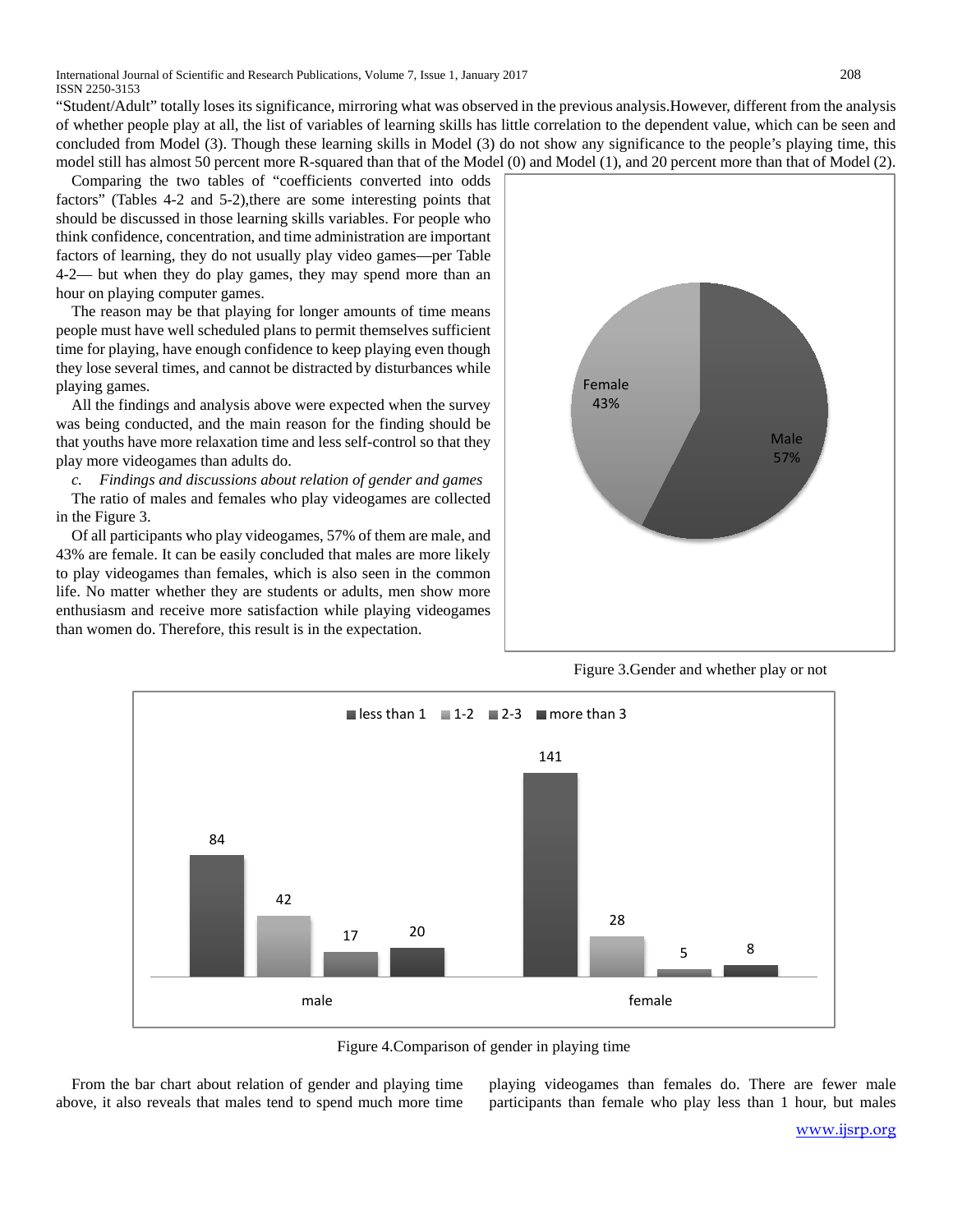International Journal of Scientific and Research Publications, Volume 7, Issue 1, January 2017 209 ISSN 2250-3153

exceed female in the other choices. It can be inferred that males are more likely to play and spend more time playing than females do, which can also be observed and concluded from the previous regression tables. A probable reason for this is that males like to release pressure by playing videogames. By playing games such as First-Person Shooting or Action games, people can do whatever they want, such as killing the enemy, beating anyone in the games, and doing other violent movements that cannot be achieved in the common life. Hence, they can transfer internal anger to action in the games in order to maintain a psychologic balance. On the contrary, females who play video games regard it as an activity for relaxation. They often play games with less

competition and strategy because they just want to while away time of boredom.

*B. Findings and discussion about learning and computer use*

This part will analyze the research of learning skills that are important for students in learning, and tries to find people's computer uses in different age groups, especially the impact of parental supervision on the game-playing habits of students.

*a. Findings and discussions about learning skills*

The following tables and figures represent important learning skills and methods that people think they need and their uses of computer.



Figure 5.Learning skills that people think are important

From Figure 5, it can be seen that, comparatively, four learning skills are outstanding in all choices and above half of all participants: reading comprehension, time administration, concentration, and confidence. However, they think professional knowledge, motivation, creativity, and productive practice are

four less favored learning skills, all of which are below 50 percent.

The next two tables reveal the relation of people's ages and their thinking about necessary learning skills.

| Age Group   | Reading<br>comprehension                         | Time administration                                                   | Concentration | Confidence |
|-------------|--------------------------------------------------|-----------------------------------------------------------------------|---------------|------------|
| Youths      | 59.0%                                            | 59.0%                                                                 | 57.4%         | 54.1%      |
| Adults      | 66.9%                                            | 60%                                                                   | 49.7%         | 52%        |
| Difference  | $-7.9\%$                                         | $-1\%$                                                                | 7.7%          | 2.1%       |
| (X-squared) | (2.03)                                           | (0.01)                                                                | (1.82)        | (0.09)     |
|             | $\sim$ $\sim$ $\sim$ $\sim$ $\sim$ $\sim$ $\sim$ | $\rightarrow$ $\rightarrow$ $\rightarrow$ $\rightarrow$<br>. .<br>. . |               |            |

| Table 6. Relation of favorite learning skills preferred by various ages |  |  |  |  |
|-------------------------------------------------------------------------|--|--|--|--|
|                                                                         |  |  |  |  |

Note: N=183 for youths, 175 for adults.

From Table 6, we can see that for the four learning skills considered most important, there is no significant difference between youth perceptions and adult perceptions. Though all differences above have no statistical significance, fewer youths than adults consider reading comprehension important, but more youths regard concentration as crucial. Common believe would suggests that youth should have regarded reading comprehension

as one of the most important factors of learning because it is frequently connected to formal education. However, the research above shows adults are more concerned with this skill but less with concentration. Thus, students think they have few problems in the understanding the knowledge in the class but are difficult to focus on studying, whereas adults are confident in their ability to focus, but feel challenged in understanding.

Table 7.Relation of least favorite learning skills preferred by various ages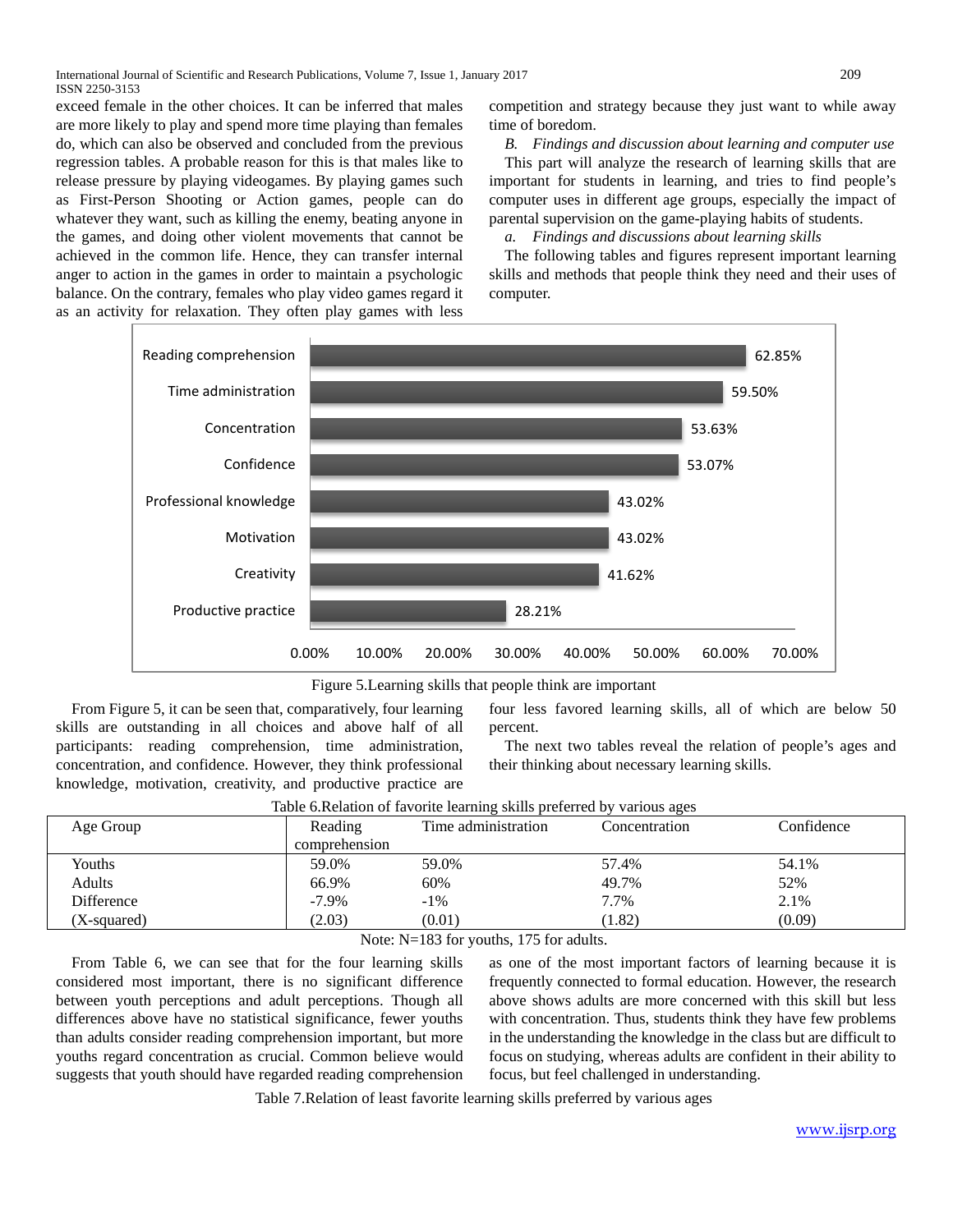| Age Group   | Professional knowledge | Motivation | Creativity | Productive practice |
|-------------|------------------------|------------|------------|---------------------|
| Youths      | 46.0%                  | 47.5%      | 47.0%      | 33.3%               |
| Adults      | 40%                    | 38.3%      | 36%        | 22.9%               |
| Difference  | 6%                     | $9.2\%*$   | $11\%**$   | $10.4\%$ **         |
| (X-squared) | $1.04^{\circ}$         | (2.76)     | (4.00)     | (4.34)              |

# Note: N=183 for youths, 175 for adults.

While analyzing the learning skills least associated with success in Table 7, it can be seen that there aresignificant differences between youths and adults in "Motivation", "Creativity", and "Productive practice". To be exact, "Creativity" and "Productive practice" show more statistical significance than "Motivation". However, youths are prone to choose these three choices all approximately 10 percent more than adults. The probable reason for this is that as young people learn in schools, they regard productive practices in studying and creativityas more essential components of learning.

# *b. Findings and discussions about computer use*

The following discussion is about people's computer usage, as well asthe impact of parental supervision on students playing videogames.



Figure 6.People's main computer uses

From the bar chart above, it can be observed that the most common use of computer is searching for information, followed byplaying games, doing homework, and chatting with others. Comparatively, half of all participants use computers to search for

information, while around a third use them for videogames, work and chatting.

Table 8looks at whether there are differences between adults and youth in how they use computers.

| Table 8. Various ages and their favorite computer uses |  |  |
|--------------------------------------------------------|--|--|
|                                                        |  |  |

| Whether is youth      | Searching for | Playing      | Doing homework | Chatting with others | Others      |
|-----------------------|---------------|--------------|----------------|----------------------|-------------|
|                       | information   | videogames   |                |                      |             |
| Youths                | 58.5%         | 53.6%        | 56.3%          | 38.3%                | 12.0%       |
| Adults                | 68.6%         | 23.4%        | 13.1%          | 25.7%                | 28%         |
| Difference<br>from    | $-10.1\%$     | $30.2\%$ *** | $43.2\%$ ***   | $12.6\%$ **          | $-16\%$ *** |
| vouths $(X$ -squared) | (3.51)        | (32.92)      | 71.12)         | (5.89)               | (13.38)     |

#### Note: N=183 for youths, 175 for adults.

By calculating the difference between youths and adults, it is obviously found that adults are likely to use computers to search for information and do other things such as watching videos and working. Nevertheless, youths have more possibility to play videogames, do homework, and chat with friends on computersThe data above are all statistically significant showing that different generations certainly view and use computers differently.

*c. Findings and discussions about supervision on computer use*

This section will analyze the situation of students who are under supervision while playing videogames and adults' willingness to supervise their children in order to look at how students' opinions compare with adults'.

|          |       | Table 9. Methods to supervise playing videogames |       |  |
|----------|-------|--------------------------------------------------|-------|--|
| Restrain | Limit | Set code                                         | Don't |  |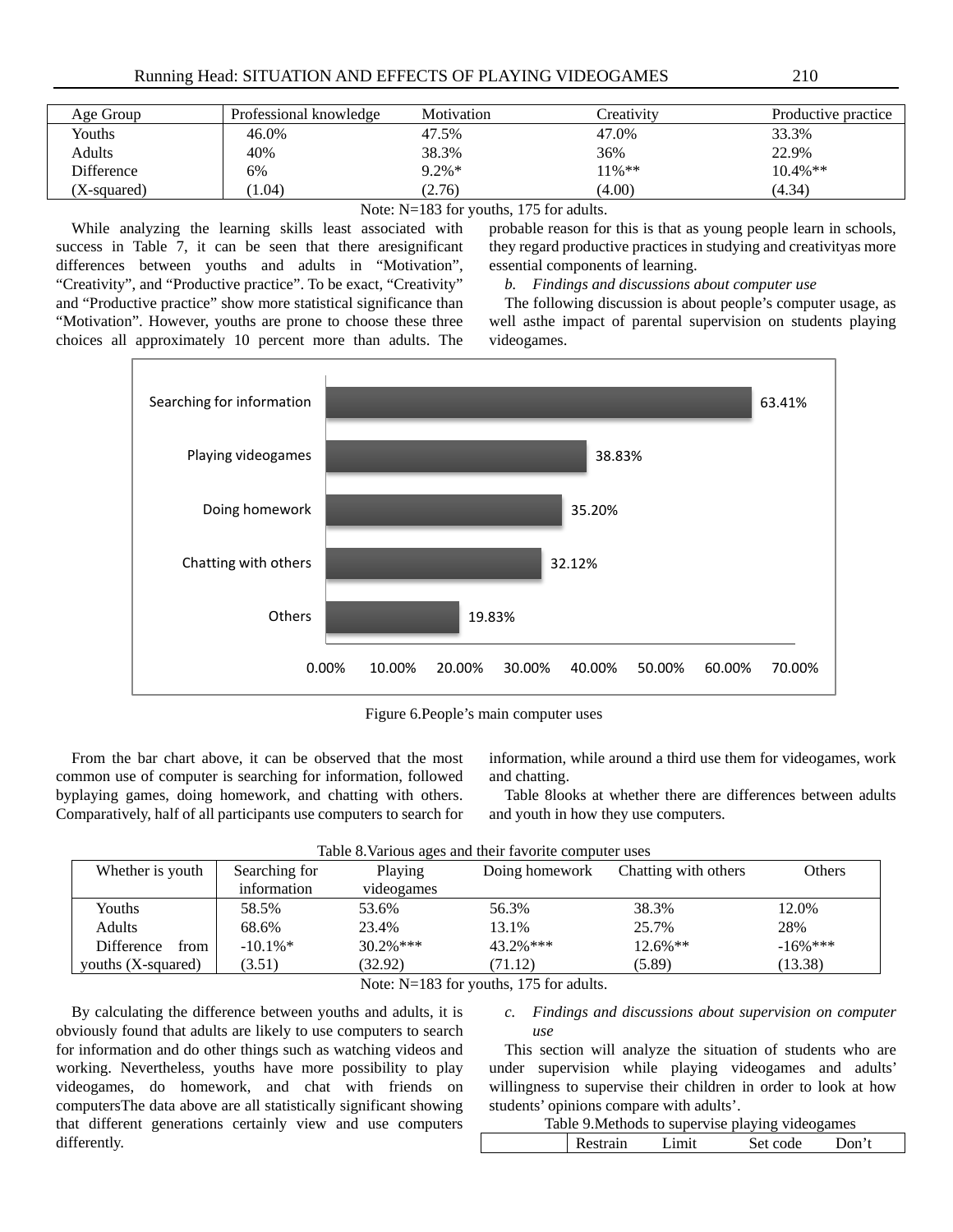|                 | time | Internet | on       | care |
|-----------------|------|----------|----------|------|
|                 |      | access   | computer |      |
| <b>Students</b> | 60%  | 14%      | 6%       | 36%  |
| Parents         | 82%  | 19%      | 23%      | 5%   |

Table 9 shows thatrestraining playing time is the most common method that parents use to supervise their children. Furthermore, while few students report having passwords to unlock electronic devices set by their parents, almost a quarter of parents reported locking their children's computers. While the participating parents may not be the parents of the students, such a large gap still suggests inconsistencies in purpose and practice. Similarly, about one third of all students consider that their parents do not care about whether they play video games, but only a few parents really do not care about this. Therefore, It seems that most parents want to supervise their children, but most students do not think it actually happens.

*C. Findings and discussions about effects of playing games*

Table 10 shows the perceived effects of playing videogames on students learning and sociability from their own and parents' perspectives.

| Table 10. Effects of playing games on learning and sociality |  |  |  |  |
|--------------------------------------------------------------|--|--|--|--|
|--------------------------------------------------------------|--|--|--|--|

|                 | Scores | Social skills |
|-----------------|--------|---------------|
| <b>Students</b> | 3.24   | 2.75          |
| Parents         | 382    | 3.33          |
| .               |        | .             |

Note: 1 is the apparent promotion and 5 is the apparent reduction, a score of 3 suggests no perceived effect.

Comparing students' ideas with parents' ideas, it shows that parents think both scores and social skills will have slight reduction after playing videogames, whereas students believe games slightly reduce scores, but actually slightly promote social skills. The differing opinion of the social effects could be a product of the different views of what constitutes social interaction. Parents may not know students are playing with friends rather than alone, or they may not count this as building social skills.

The free responses in 358 questionnaires show mostly neutral opinions about the positive and negative effects of playing videogames. The most frequently cited positive effect was that people can get relaxed while and after playing computer games. A somewhat surprising amount of respondents also explained their ideas by claiming that playing videogames improves people's physical coordination and growth of intelligence. Specifically, Puzzle Games stimulate people to think about knowledge in different ways, and Massively Multiplayer Online Games motivate them to meet new friends with common interests and promote team working productivity.

On the other hand, the most cited negative effectis that playing videogames wastes too much time, and distracts them from focusing on studying and working on their own projects. In addition, they explain that playing computer games does harm to their eyesight and decreases their physical activities outdoors, thereby negatively impacting their health. Many participants noted that there is no positive or negative effect of playing videogames, but whether good or not depends on the time people spend playing games.

V. CONCLUSION

Although playing videogames has already been discussed for a long time by many researchers, most of them focus on the effects of playing games on study and socialization, the best kinds of games for students to improve themselves, and the situation of students playing games. This report contributes by analyzing the differences between perception among youths and adults aboutthe impact of demographic, achievement, and mental factors on participation, playing time, and game preference. More importantly, this report gives suggestions to students and parents so that they can better understand each other, while also informing future research on possible relationships to examine.

As mobile devices make game playing more and more accessible and external moderation by authority figures more difficult, it is important to consider perceptions and beliefs of students specifically. Thus, that is why it is important that they can regard this report as a reference to mitigate the addiction of students to games and inspire teachers and parents to come up with effective methods to solve the problem or combine the games with studying in effective ways.For stimulating the harmonious relationship between youths and adults, people can observe the situation of students playing games so as to discover the ways to deal with possible addiction.

This research also generates many useful findings for providers and researchers, including preferred game types, learning and social skills influenced by games, and effects of playing. About game types, youths like playing First-Person Shooting games with violent and enthusiastic plots with the goal of relaxation, while adults are prone to play Puzzle games with information to promote their intelligence. With this information, teachers and parents can know what and why their students or children are playing, and to judge whether their participation is harmful to their mental health. Simultaneously, the game design company can devise videogames for various age groups and increase their benefits.

About learning and social skills influenced by games and effects of playing, neither parents nor children think they can be apparently or even slightly promoted by playing games. On the contrary, most believe playing videogames negatively affects their study and social lives. However, when analyzing the free responses answered by participants, it shows that the effects of playing games depend on how long people spend on them. Thus, teachers and parents should negotiate about this situation that it takes their students or children too much time to play games, and they may figure out a way to solve the problem. Rather than trying to utterly ban games, schools and parents could consider implementing controlled play periods where students can use electronic devices for short periods. Also, game design companies may consider the information from this report deeply so that they can make or invent a type of game that can decrease players' time spent on them each day, and market these more to parents wanting to compromise with their kids.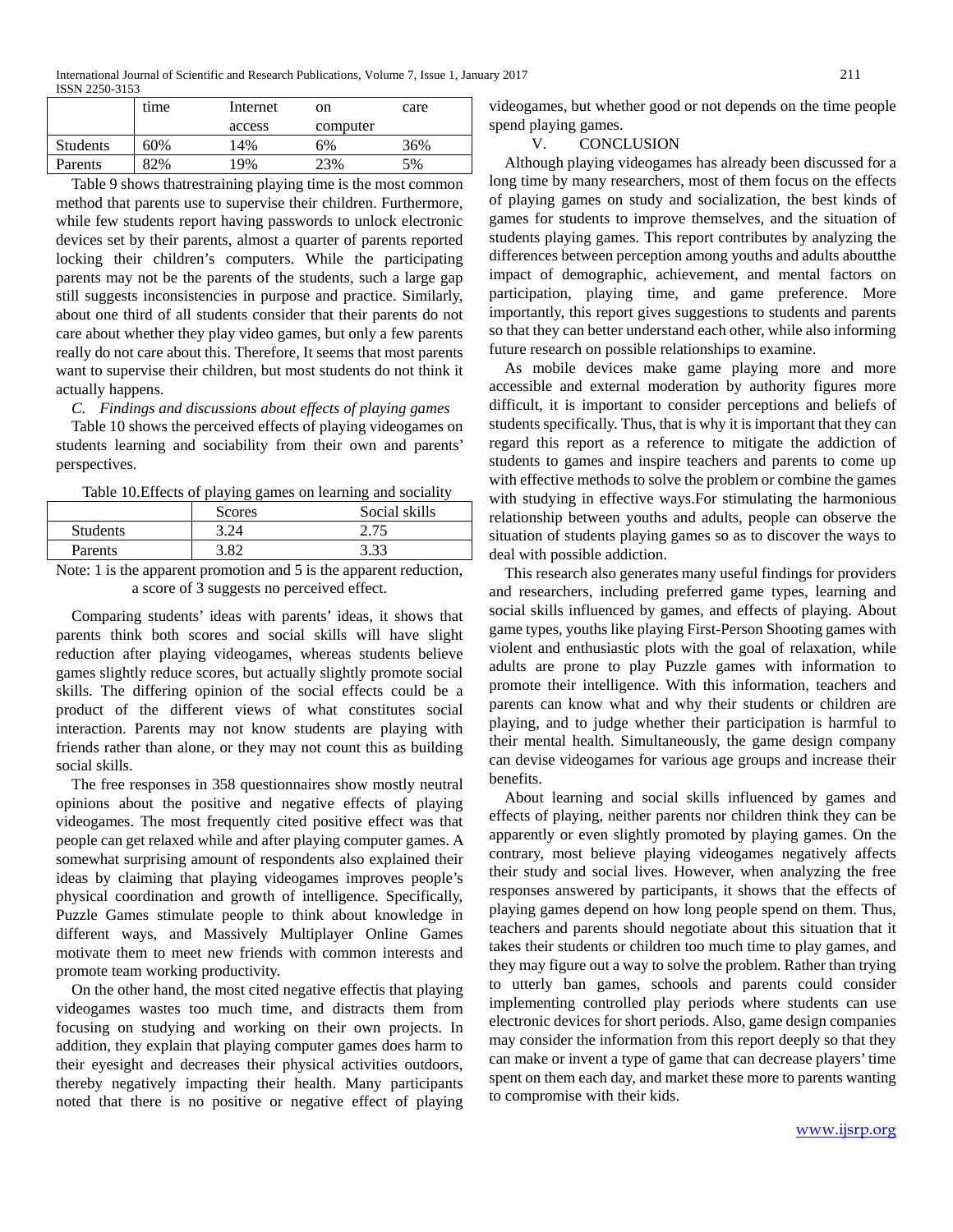The information mentioned above can be successfully accepted to fulfill their own purposes, especially when teachers and parents decide to better supervise their children or students while they play videogames, when students want to balance their study and relaxation time, and when game design companies want to satisfy both adults' and youths' appetites.

#### **APPENDIX**

- 1. What is your gender?
- A. Male B. Female
- 2. What year were you born?
- 3. Do you ever play video games?
- A. Yes B. No

4. How many hours, in average, do you spend on playing

games every day?

- A. Less than 1 hour
- B. 1 2 hours
- $C. 2 3 hours$
- D. More than 3 hours
- 5. What kind of video games do you prefer? (Check all that

apply)

☐FPS (First-Person Shooting)

□FTG (Fighting)

 $\square$ SPT (Sports)

 $\Box$ TAB (Table)

□MUG (Music)

 $\square$ SIM (Simulation)

- □RCG (Racing)
- □RTS (Real-Time Strategy)
- □AVG (Adventure)
- $\Box$ CAG (Card)
- ☐MUD (Massively Multiplayer Online)

☐PUZ (Puzzle)

 $\Box$ RPG (Role Playing)

□ACT (Action)

- 6. What is your main purpose of using computer?
- A. Doing homework
- B. Playing video games
- C. Searching for information
- D. Chatting with the others
- E. Others
- 7. What is your rank in your class?
- A. Top 20%
- B. 20% 40%
- C.  $40\% 60\%$
- D. 60% 80%
- E. Lower than 80%

[www.ijsrp.org](http://ijsrp.org/)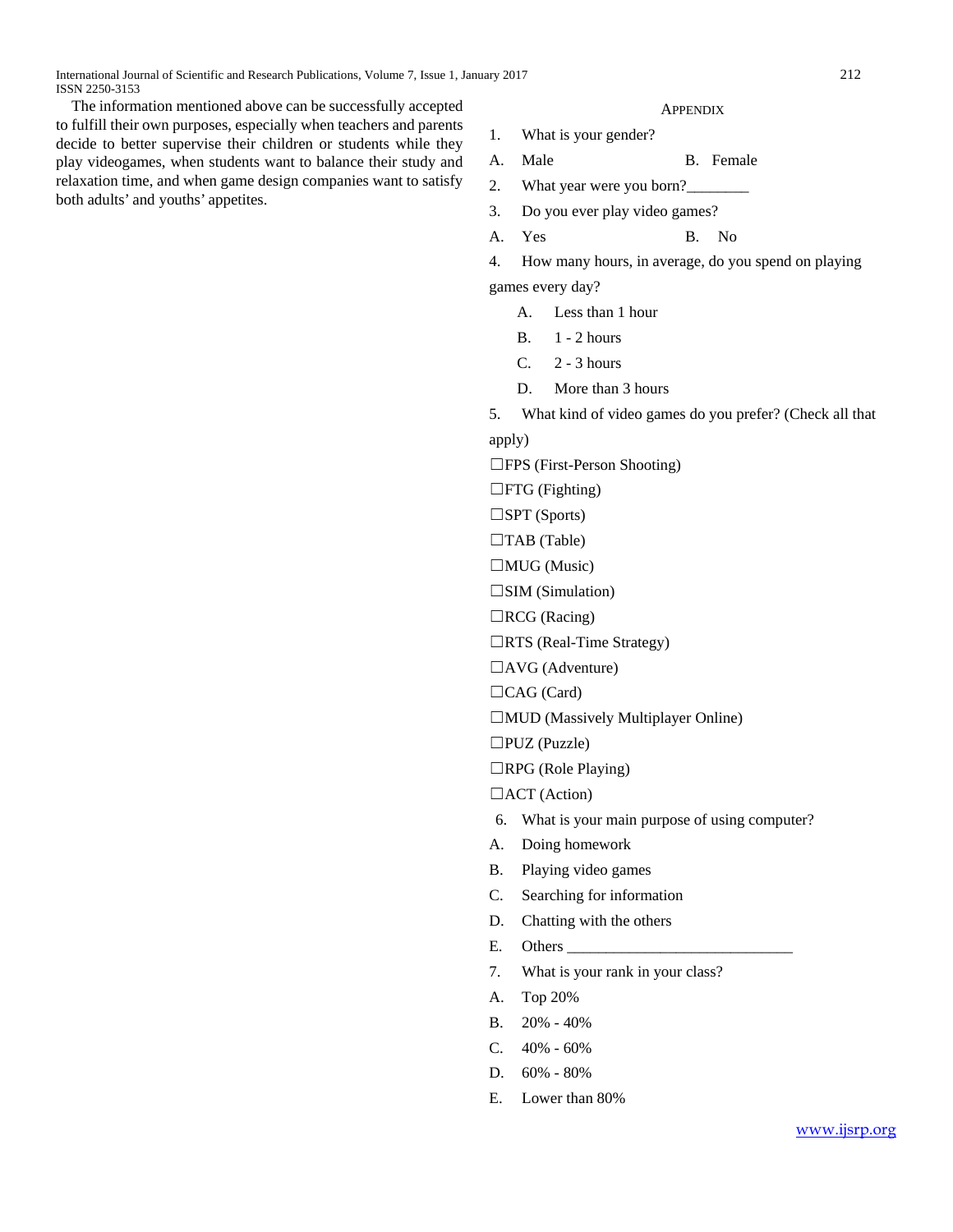International Journal of Scientific and Research Publications, Volume 7, Issue 1, January 2017 213 ISSN 2250-3153

8. Which ones do you think are necessary skills for learning?

(Check all that apply)

- $\Box$ Motivation
- ☐Confidence
- ☐Concentration
- $\Box$ Reading comprehension
- ☐Professional knowledge
- ☐Productive practice
- ☐Time administration
- ☐Creativity

(9-11 is only for teenagers. If you are adults, you can just skip these questions.)

- 9. Do your parents supervise when you are playing videogames?
- A. Yes B. No
- 10. How do your parents supervise your playing time?
	- A. Restrain your playing time
	- B. Provide limited Internet access
	- C. Set code on your computer
	- D. Don't care about that
	- E. Other ways
- 11. What are your parents' attitudes to your game playing?
	- A. Positively support
	- B. Slightly support
	- C. Never mind
	- D. Slightly disagree
	- E. Negatively disagree
- 12. What is the influence for you on the scores after playing

# video games?

- A. Apparent promotion
- B. A little promotion
- C. No change
- D. A little reduction
- E. Apparent reduction
- 13. What is the effect on your social skills after playing games?
	- A. Make you get more friends
	- B. Improve interpersonal ability
	- C. Be more confident to show yourselves
- D. Promote team spirit
- E. Others
- 14. Do you think you are affected by playing games positively or negatively and how?

15. Suppose you are a game designer, what kind of video games would you prefer to produce for students?

# ACKNOWLEDGEMENT

Thanks to Steven Cumberworth for the instructions and resources they gave all through this process, and thanks to members in the honor program for helping distribute the questionnaires.

# **REFERENCES**

- [1]. Agina, A. M., & Tennyson, R. D. (2012). Towards Understanding the Positive Effect of Playing Video Games on Children's Development. *Procedia-Social and Behavioral Sciences*, 69, 780-789.Retrieved from [http://dx.doi.org/10.1016/j.sbspro.2012.11.473](http://dx.doi.org/10.1016%20/j.sbspro.2012.11.473)
- [2]. Annetta, L. A. (2008). Video Games in Education: Why They Should Be Used and How They Are Being Used. *Theory Into Practice*, 47(3), 229-239. Retrieved from<http://dx.doi.org/10.1080/00405840802153940>
- [3]. Barko, T., & Sadler, T. D. (2013). Practicality in Virtuality: Finding Student Meaning in Video Game Education. *Journal of Science, Education and Technology*, 124-132. Retrieved

from<http://dx.doi.org/10.1007/s10956-012-9381-0>

- [4]. Fullan, M. (2001). *The new meaning of educational change* (3rd ed.). New York, NY: Teachers College Press.
- [5]. Granito, M., &Chernobilsky, E. (2012). The Effect of Technology on a Student's Motivation and Knowledge Retention. *NERA Conference Proceedings 2012*, 17. Retrieved

from [http://digitalcommons.uconn.edu/nera\\_2012/17](http://digitalcommons.uconn.edu/nera_2012/17)

- [6]. International Society for Technology in Education. *Technology and Student Achievement-The Indelible Link*.
- [7]. Kim, S., & Chang, M. (2010). Computer Games for the Math Achievement of Diverse Students. *Educational Technology & Society*, 13 (3), 224-232.
- [8]. Lari, F. S. (2014). The Impact of Using PowerPoint Presentations on Students' Learning and Motivation in Secondary Schools. *Procedia-Social and Behavioral Sciences*, 98, 1672-1677.Retrieved from<http://dx.doi.org/10.1016/j.sbspro.2014.03.592>
- [9]. Lim, C. P., Zhao, Y., Tondeur, J., Chai, C. S., & Tsai, C.-C. (2013). Bridging the Gap: Technology Trends and Use of Technology in Schools. *Educational Technology & Society,* 16 (2), 59-68.
- [10]. Liu, E. Z.-F., Lee, C.-Y., & Chen, J.-H. (2013). Developing a New Computer Game Attitude Scale for Taiwanese Early Adolescents. *Educational Technology & Society*, 16 (1), 183–193.